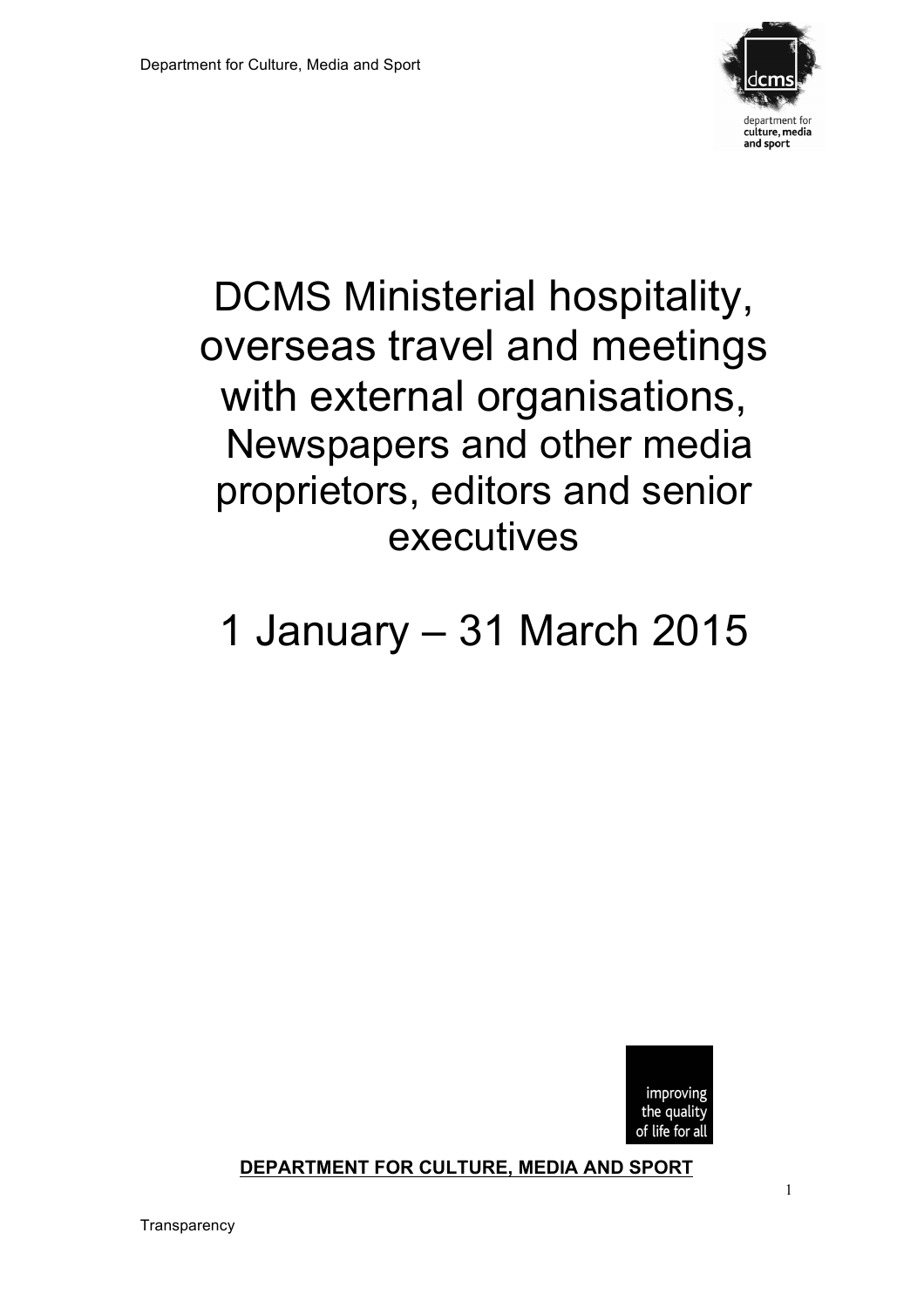

## **QUARTERLY INFORMATION**

## **GIFTS GIVEN OVER £140**

| Secretary of State, Rt Hon Sajid Javid MP                  |                |              |              |
|------------------------------------------------------------|----------------|--------------|--------------|
| Date gift given                                            | To             | Gift         | <b>Value</b> |
| 2 March 2014                                               | Minister for   | Clerkenwell  | £275         |
|                                                            | Culture, China | Blue charger |              |
| Minister for Sport and Tourism, Helen Grant MP             |                |              |              |
| Date gift given                                            | To             | Gift         | <b>Value</b> |
| Nil return                                                 |                |              |              |
| Minister for Culture and the Digital Economy, Ed Vaizey MP |                |              |              |
| Date gift given                                            | To             | Gift         | <b>Value</b> |
| Nil return                                                 |                |              |              |

#### **GIFTS RECEIVED OVER £140**

| Secretary of State, Rt Hon Sajid Javid MP |                                                            |                                                       |              |                |
|-------------------------------------------|------------------------------------------------------------|-------------------------------------------------------|--------------|----------------|
| Date gift<br>received                     | <b>From</b>                                                | Gift                                                  | <b>Value</b> | <b>Outcome</b> |
| Nil return                                |                                                            |                                                       |              |                |
|                                           |                                                            | <b>Minister for Sport and Tourism, Helen Grant MP</b> |              |                |
| Date gift                                 | <b>From</b>                                                | Gift                                                  | <b>Value</b> | <b>Outcome</b> |
| received                                  |                                                            |                                                       |              |                |
| Nil return                                |                                                            |                                                       |              |                |
|                                           | Minister for Culture and the Digital Economy, Ed Vaizey MP |                                                       |              |                |
| Date gift                                 | <b>From</b>                                                | Gift                                                  | <b>Value</b> | <b>Outcome</b> |
| received                                  |                                                            |                                                       |              |                |
| Nil return                                |                                                            |                                                       |              |                |

## **HOSPITALITY<sup>1</sup>**

 $1$  Does not normally include attendance at functions hosted by HM Government; 'diplomatic' functions in the UK or abroad, hosted by overseas governments; minor refreshments at meetings, receptions, conferences, and seminars; and offers of hospitality which were declined. \*indicates if accompanied by spouse/partner or other family member or friend.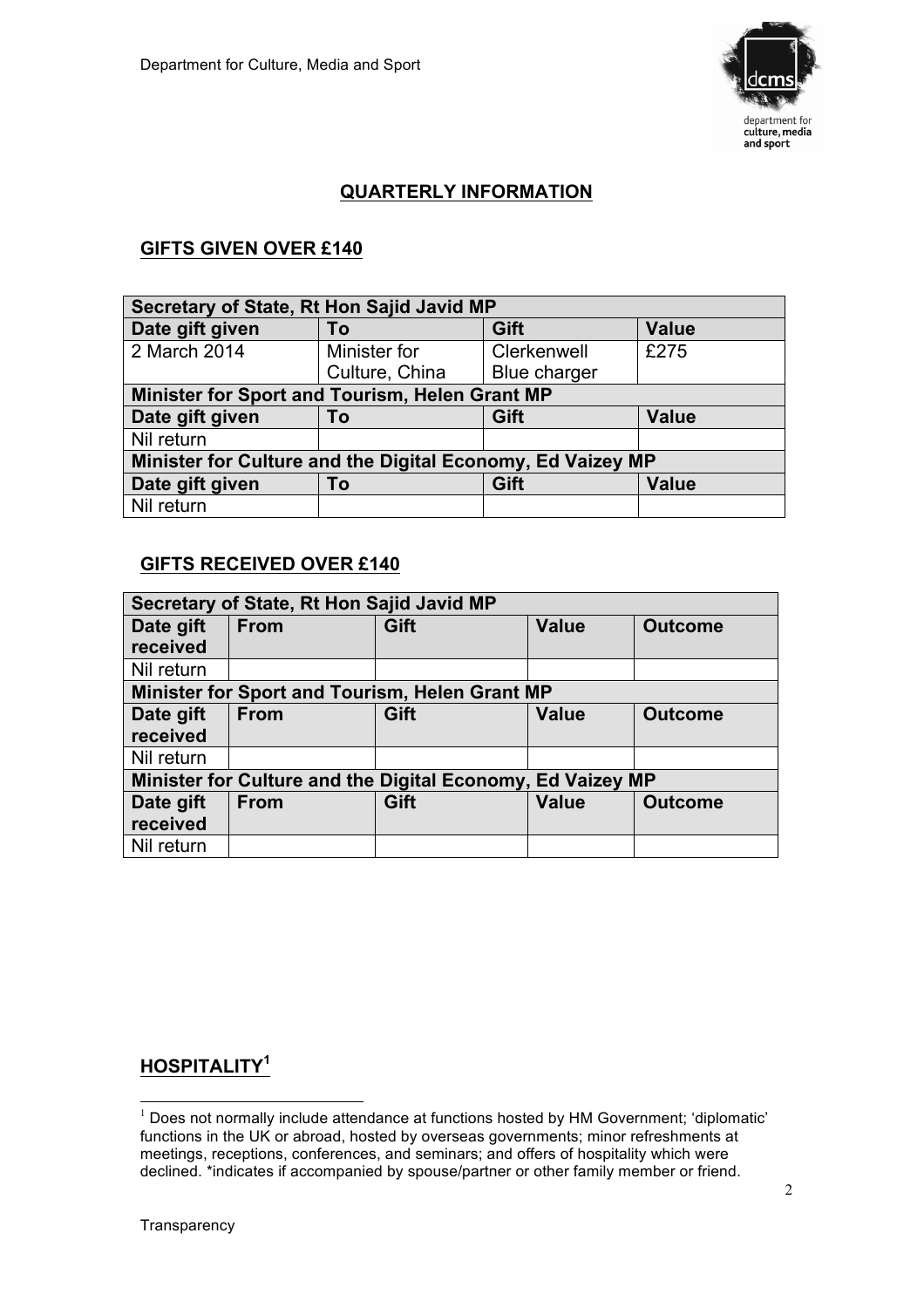

| Secretary of State, Rt Hon Sajid Javid MP |                                  |                                     |  |
|-------------------------------------------|----------------------------------|-------------------------------------|--|
| <b>Date</b>                               | <b>Name of Organisation</b>      | <b>Type of Hospitality Received</b> |  |
| 4 January                                 | Southbank Centre                 | 6 tickets Slava's Snow Show*        |  |
| 2015                                      |                                  |                                     |  |
| 10 January                                | Royal Opera House                | 4 tickets Alice's Adventures in     |  |
| 2015                                      |                                  | Wonderland*                         |  |
| 11 January                                | <b>English National Ballet</b>   | 4 tickets to Swan Lake*             |  |
| 2015                                      |                                  |                                     |  |
| 13 January                                | <b>Centre for Policy Studies</b> | Lunch and gave address              |  |
| 2015                                      |                                  |                                     |  |
| 14 January                                | <b>Sir Robert Worcester</b>      | <b>Breakfast</b>                    |  |
| 2015                                      |                                  |                                     |  |
| 14 January                                | Royal Opera House                | 2 tickets to Don Quixote*           |  |
| 2015                                      |                                  |                                     |  |
| 16 January                                | Franco-British Colloque          | Overnight accommodation and         |  |
| 2015                                      |                                  | transfers                           |  |
| 18 January                                | <b>York Theatre Royal</b>        | 5 tickets to Railway Children*      |  |
| 2015                                      |                                  |                                     |  |
| 20 January                                | <b>Taxpayers Alliance</b>        | Dinner and gave speech              |  |
| 2015                                      |                                  |                                     |  |
| 27 January                                | The Conference (regional         | Lunch and gave speech               |  |
| 2015                                      | press lobby), Annabelle          |                                     |  |
|                                           | Dickson, Eastern Daily<br>Press  |                                     |  |
| 1 February                                | <b>National Theatre</b>          | 2 tickets Behind the Beautiful      |  |
| 2015                                      |                                  | Forevers*                           |  |
| 4 February                                | Daily Mail, James                | Lunch                               |  |
| 2015                                      | Chapman                          |                                     |  |
| 5 February                                | <b>Parliamentary Press</b>       | Lunch and gave speech               |  |
| 2015                                      | Gallery                          |                                     |  |
| 5 February                                | CBI                              | Dinner and gave speech              |  |
| 2015                                      |                                  |                                     |  |
| 8 February                                | <b>British Film Institute</b>    | 2 tickets BAFTA ceremony and        |  |
| 2015                                      |                                  | dinner*                             |  |
| 10 February                               | <b>Barbican</b>                  | 2 tickets Berlin Philharmonic       |  |
| 2015                                      |                                  | concert*                            |  |
| 11 February                               | Mail on Sunday, Geordie          | Lunch                               |  |
| 2015                                      | Greig                            |                                     |  |
| 12 February                               | <b>UK Media Presidents</b>       | Lunch and gave speech               |  |
| 2015                                      | Lunch                            |                                     |  |
| 14 February                               | The Young Vic                    | 2 tickets to BULL*                  |  |
| 2015                                      |                                  |                                     |  |
| 23 February                               | The Times, Francis Elliott       | Lunch                               |  |

1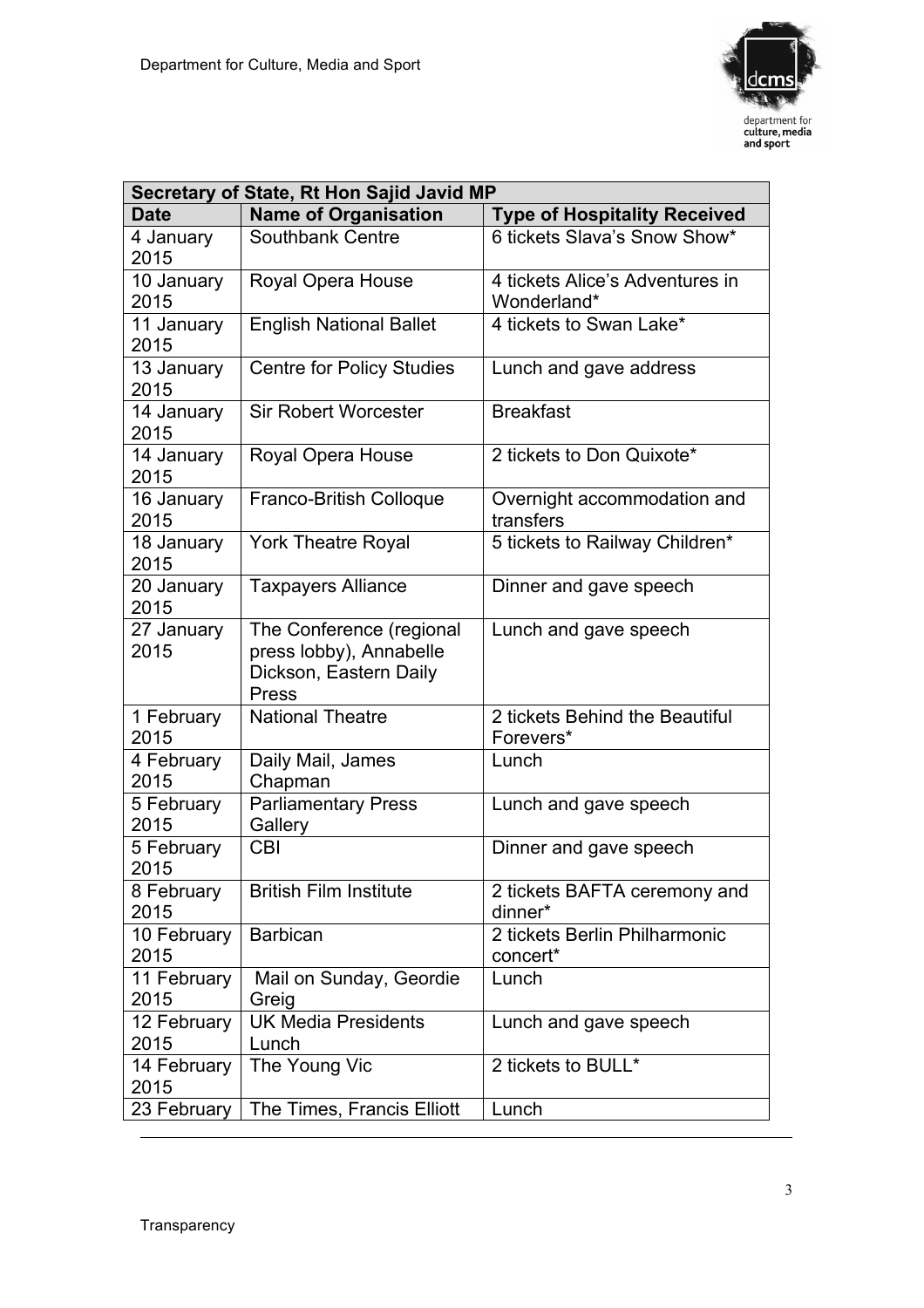

| 2015              |                                                            |                                        |
|-------------------|------------------------------------------------------------|----------------------------------------|
| 25 February       | <b>BPI</b>                                                 | 4 tickets the Brit Awards*             |
| 2015              |                                                            |                                        |
| 4 March           | The Telegraph, Chris                                       | Lunch                                  |
| 2015              | Evans                                                      |                                        |
| 9 March           | Three, Hutchison                                           | Lunch                                  |
| 2015              | Whampoa                                                    |                                        |
| 15 March          | Royal Albert Hall                                          | 4 tickets Madam Butterfly*             |
| 2015              |                                                            |                                        |
| 21 March          | <b>Sadlers Wells</b>                                       | 4 tickets Romeo & Juliet,              |
| 2015              |                                                            | Peacock Theatre*                       |
| 22 March          | <b>BFI</b>                                                 | Private screening of Interstellar      |
| 2015              |                                                            | at IMAX*                               |
| 30 March          | <b>Warner Bros</b>                                         | 2 Tickets to Interstellar Live*        |
| 2015              |                                                            |                                        |
|                   | Minister for Sport and Tourism, Helen Grant MP             |                                        |
| <b>Date</b>       | <b>Name of Organisation</b>                                | <b>Type of Hospitality Received</b>    |
| 15 January        | Kent Regional News and                                     | 1 ticket and Hospitality to the        |
| 2015              | Media                                                      | Kent Regional News and Media           |
|                   |                                                            | <b>Sports Awards</b>                   |
| 21 February       | <b>Sporting Equals</b>                                     | 3 tickets and hospitality to the       |
| 2015              |                                                            | <b>British Ethnic Diversity Sports</b> |
|                   |                                                            | Awards.*                               |
| 13 March          | The Jockey Club                                            | 2 Tickets to Cheltenham Gold           |
| 2015              |                                                            | Cup                                    |
| 14 March          | The Rugby Union                                            | 3 tickets and hospitality to           |
| 2015              |                                                            | <b>England V Scotland Six Nations</b>  |
|                   |                                                            | Match*                                 |
|                   | Minister for Culture and the Digital Economy, Ed Vaizey MP |                                        |
| <b>Date</b>       | <b>Name of Organisation</b>                                | <b>Type of Hospitality Received</b>    |
| 6 January<br>2015 | <b>Centaur Media</b>                                       | Lunch                                  |
| 6 January<br>2015 | <b>Barbican</b>                                            | <b>Dinner</b>                          |
| 11 January        | London Symphony                                            | <b>Ticket to Sir Simon Rattle's</b>    |
| 2015              | Orchestra                                                  | 'Schumann Das Paradies Und             |
|                   |                                                            | die Peri' concert                      |
| 12 January        | <b>Rupert Gavin</b>                                        | <b>Dinner</b>                          |
| 2015              |                                                            |                                        |
| 13 January        | Alex Spence, Media Editor,                                 | Lunch                                  |
| 2015              | The Times                                                  |                                        |
| 13 January        | <b>Chatham House</b>                                       | Dinner and gave speech                 |
| 2015              |                                                            |                                        |
| 14 January        | Denis Kavanagh                                             | Coffee                                 |
| 2015              |                                                            |                                        |
| 14 January        | Elaine Bedell, ITV                                         | Lunch                                  |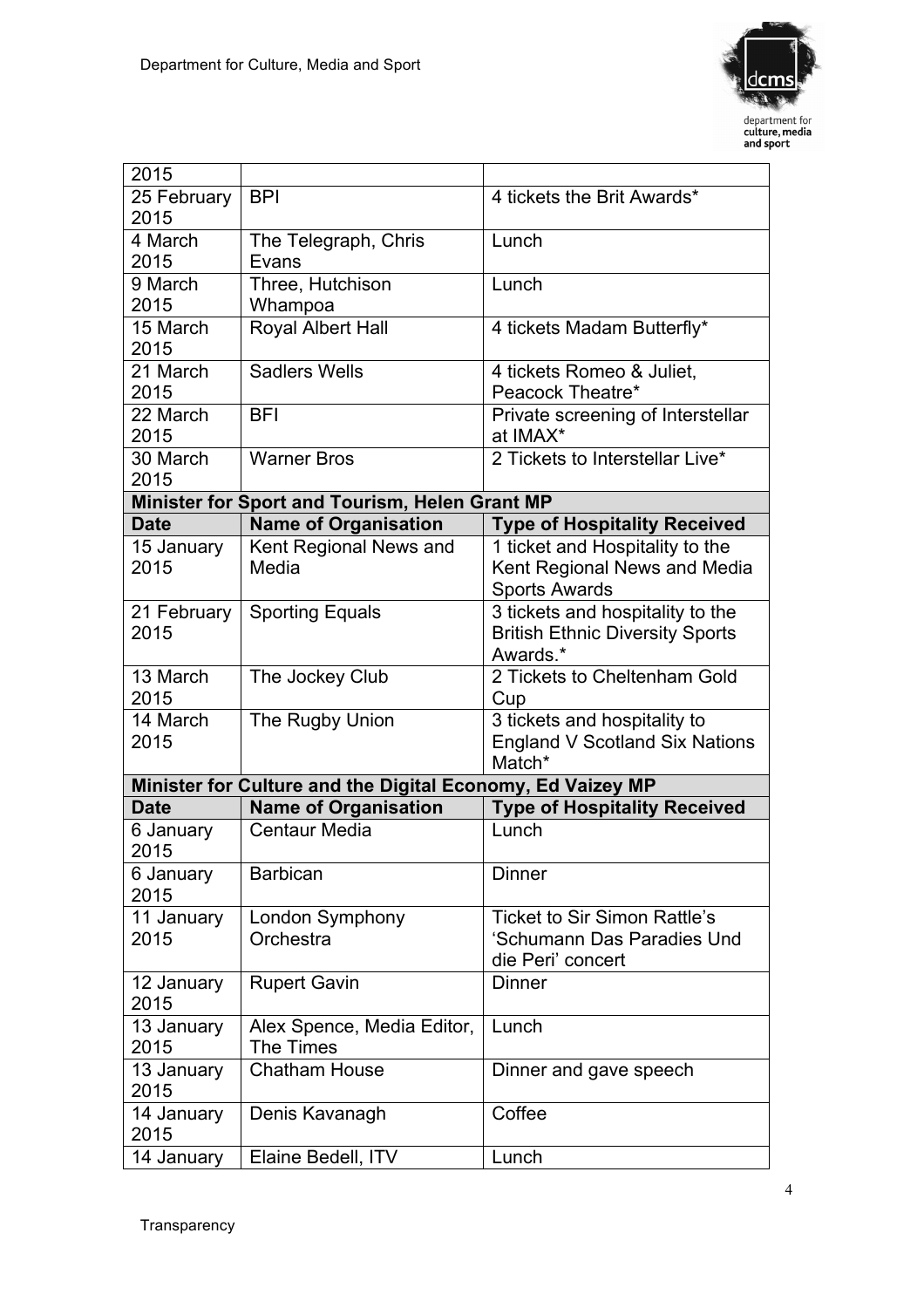

| 2015                |                                          |                                  |
|---------------------|------------------------------------------|----------------------------------|
| 14 January          | <b>Creative England</b>                  | <b>Dinner</b>                    |
| 2015                |                                          |                                  |
| 15 January          | Guto Harri, News UK                      | Lunch                            |
| 2015                | Mike Darcey, News UK                     |                                  |
| 16 January          | <b>Saffery Champness</b>                 | Lunch                            |
| 2015                |                                          |                                  |
| 18 January          | Digital Life Design                      | <b>Dinner</b>                    |
| 2015                |                                          |                                  |
| 20 January          | David Mellor                             | <b>Breakfast</b>                 |
| 2015                |                                          |                                  |
| 20 January          | <b>Celtic PLC</b>                        | Lunch                            |
| 2015                | <b>Premier League</b>                    |                                  |
|                     | <b>Celtic PLC</b>                        |                                  |
| 21 January          | City of London                           | Lunch                            |
| 2015                |                                          |                                  |
| 22 January          | <b>PWC</b>                               | <b>Dinner</b>                    |
| 2015                |                                          |                                  |
| 23 January          | <b>Eleanor Lloyd Productions</b>         | 2 Tickets* to My Night with Reg  |
| 2015                |                                          |                                  |
| 27 January          | Sir George Iacobescu,                    | Lunch                            |
| 2015                |                                          |                                  |
| 27 January          | Walpole                                  | Dinner and gave speech           |
| 29 January          | Royal Opera House                        | 2 tickets* to Andrea Chenier and |
| 2015                |                                          | dinner                           |
| 30 January          | <b>Matthew Slotover, Frieze</b>          | Lunch                            |
| 2015                |                                          |                                  |
| 31 January          | Chelsea FC                               | 2 tickets* to Chelsea FC v       |
| 2015                |                                          | <b>Manchester City Premier</b>   |
|                     |                                          |                                  |
|                     |                                          | League Game                      |
| 2 February          | Hugh Buchanan,                           | <b>Dinner</b>                    |
| 2015                |                                          |                                  |
| 2 February          | <b>National Theatre</b>                  | 2 tickets* to 'The Hard Problem' |
| 2015                |                                          |                                  |
| 3 February          | <b>Adam Smith</b>                        | Dinner and gave speech           |
| 2015                |                                          |                                  |
| 4 February          | <b>Lord March</b>                        | Dinner*                          |
| 2015                |                                          |                                  |
| 11 February         | <b>Johnston Press</b>                    | Lunch                            |
| 2015                |                                          |                                  |
| 12 February         | <b>Britains Got Talent</b>               | Tickets to auditions*            |
| 2015                |                                          |                                  |
| 18 February<br>2015 | <b>Fiery-Angel Production</b><br>Company | Tickets to Scottsboro Boys*      |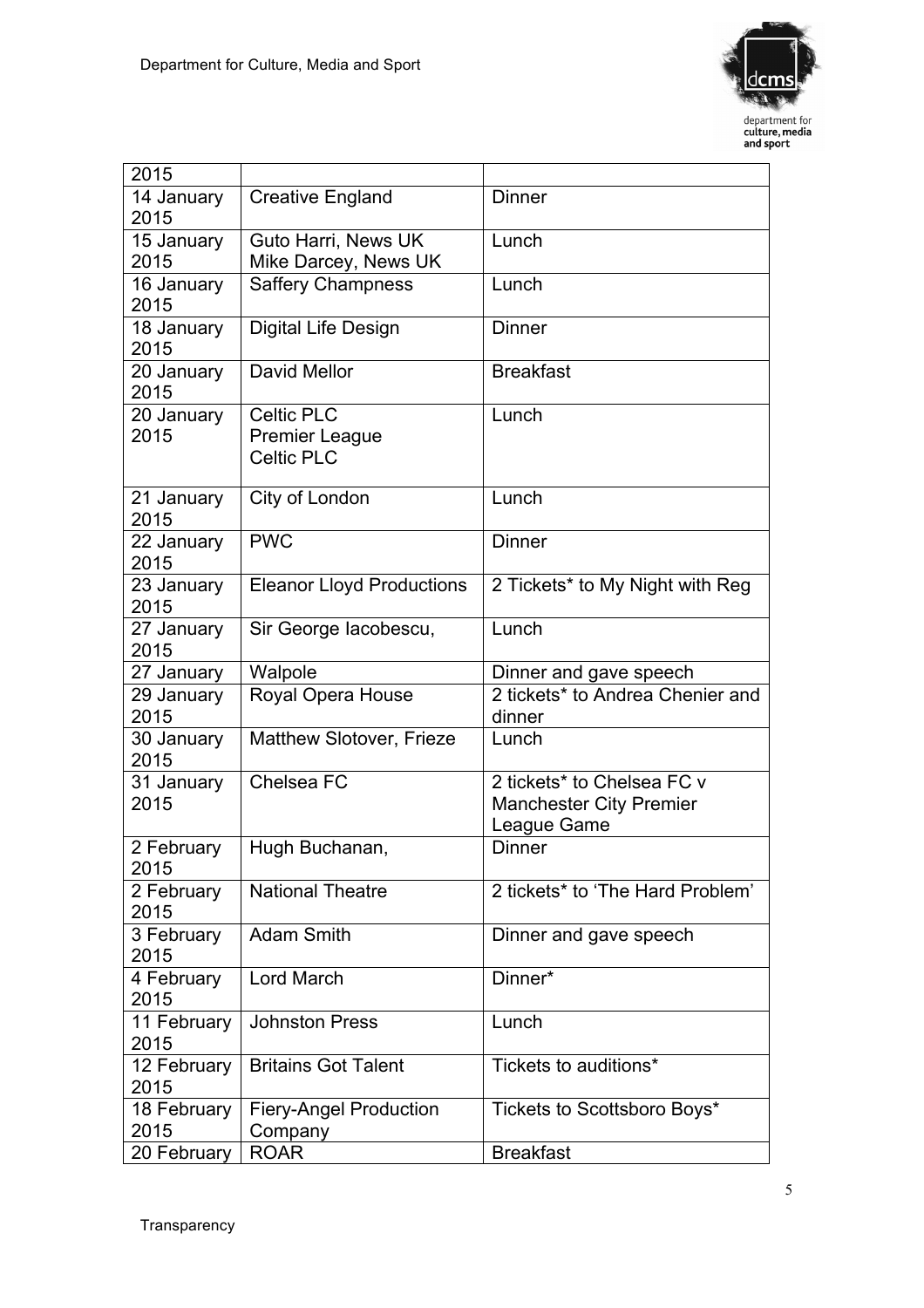

| 2015        |                                |                             |
|-------------|--------------------------------|-----------------------------|
| 25 February | <b>Brit Awards</b>             | Tickets to award show*      |
| 2015        |                                |                             |
| 6 March     | Joe Murphy, Political          | Lunch                       |
| 2015        | Editor, Evening Standard       |                             |
| 9 March     | Sir John Sorrell               | Lunch                       |
| 2015        |                                |                             |
| 9 March     | Luther Pendragon, Premier      | <b>Dinner</b>               |
| 2015        | League                         |                             |
| 10 March    | <b>British Fashion Council</b> | <b>Breakfast</b>            |
| 2015        |                                |                             |
| 11 March    | Chelsea FC                     | Chelsea FC vs PSG, 1 ticket |
| 2015        |                                |                             |
| 12 March    | <b>Conde Nast</b>              | 2 x tickets to McQueen Gala |
| 2015        |                                | Dinner*                     |
| 16 March    | Heritage Alliance              | <b>Breakfast</b>            |
| 2015        |                                |                             |
| 16 March    | <b>LVMH</b>                    | Lunch                       |
| 2015        |                                |                             |
| 16 March    | <b>Deloitte</b>                | <b>Dinner</b>               |
| 2015        |                                |                             |
| 17 March    | <b>Spencer Stuart</b>          | <b>Dinner</b>               |
| 2015        |                                |                             |
| 23 March    | <b>PICTFOR</b>                 | <b>Dinner</b>               |
| 2015        |                                |                             |
| 24 March    | Ben Fenton, Edelman            | <b>Breakfast</b>            |
| 2015        |                                |                             |

## **OVERSEAS TRAVEL**

| Date(s) of<br>trip           | <b>Destination</b>                        | <b>Purpose of trip</b>                                                           | 'No 32<br>(The<br>Royal)<br>Squadron'<br>or 'other<br>RAF' or<br>'Charter'<br>or<br>'Eurostar' | <b>Number of</b><br><b>officials</b><br>accompanying<br>Minister,<br>where non-<br>scheduled<br>travel is used | <b>Total cost</b><br>including travel,<br>and<br>accommodation<br>of Minister only<br>*indicates if<br>accompanied by<br>spouse/partner or<br>other family<br>member or friend |
|------------------------------|-------------------------------------------|----------------------------------------------------------------------------------|------------------------------------------------------------------------------------------------|----------------------------------------------------------------------------------------------------------------|--------------------------------------------------------------------------------------------------------------------------------------------------------------------------------|
|                              | Secretary of State, Rt Hon Sajid Javid MP |                                                                                  |                                                                                                |                                                                                                                |                                                                                                                                                                                |
| $16 - 17$<br>January<br>2015 | France                                    | To attend the<br>Franco-British<br>Colloque to<br>promote UK-French<br>relations | Charter                                                                                        | N/A                                                                                                            | £223                                                                                                                                                                           |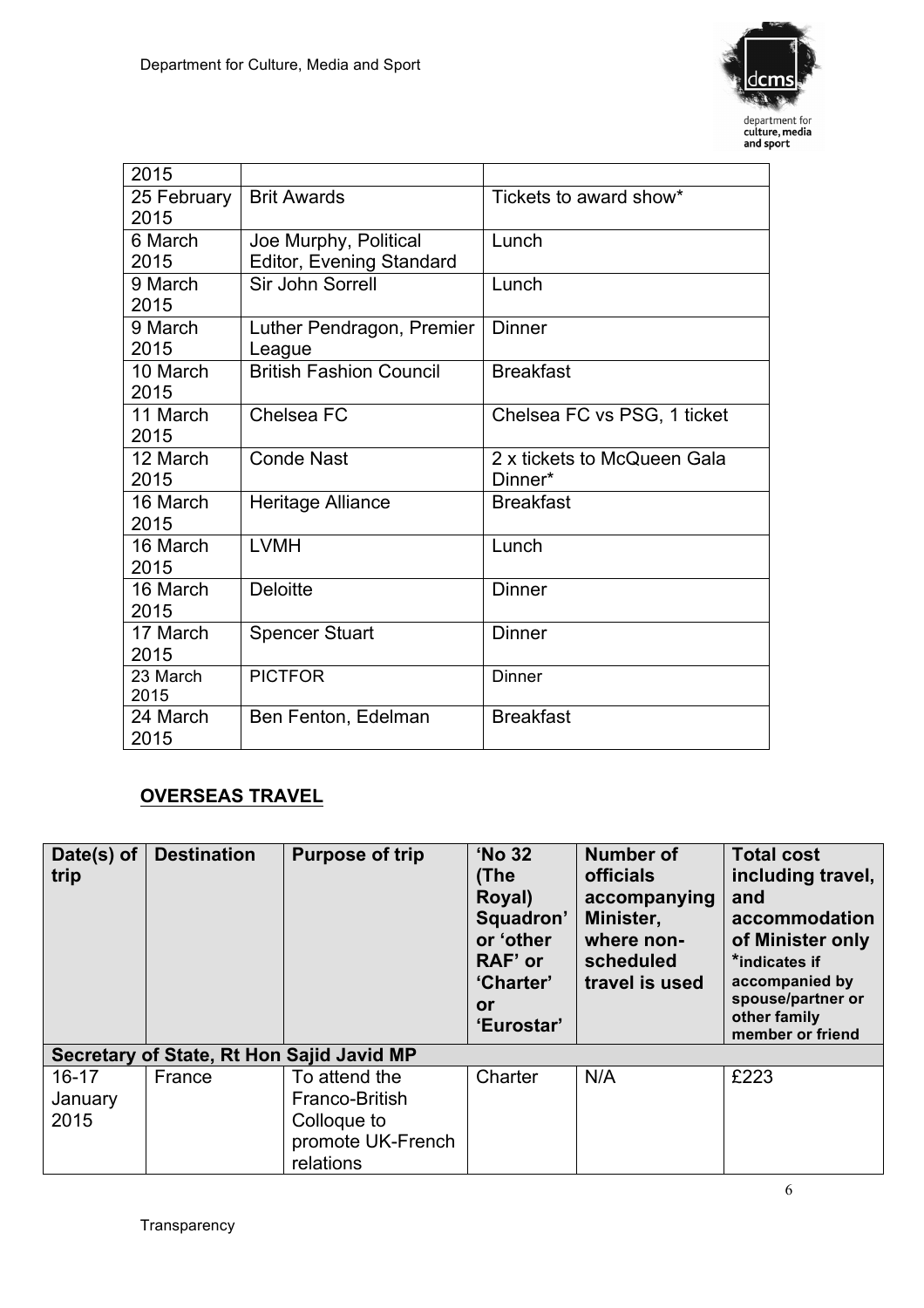

| 1-3 March<br>2015    | China            | Visit to launch the<br>UK-China Year of<br>Cultural Exchange,<br>meeting with key<br>businesses and<br>speaking at the<br><b>GREAT</b> festival of<br>creativity to<br>promote the UK<br>abroad and<br>encourage tourism<br>to the UK | Charter   |     | £5650 |
|----------------------|------------------|---------------------------------------------------------------------------------------------------------------------------------------------------------------------------------------------------------------------------------------|-----------|-----|-------|
|                      |                  | Minister for Sport and Tourism, Helen Grant MP                                                                                                                                                                                        |           |     |       |
| <b>NIL</b>           |                  |                                                                                                                                                                                                                                       |           |     |       |
|                      |                  |                                                                                                                                                                                                                                       |           |     |       |
|                      |                  | Minister for Culture and the Digital Economy, Ed Vaizey MP                                                                                                                                                                            |           |     |       |
| $18 - 19$<br>January | Munich           | Digital Life Design<br>Conference                                                                                                                                                                                                     | Scheduled | N/A | £726  |
| $2 - 3$<br>March     | <b>Barcelona</b> | Mobile World<br>Congress                                                                                                                                                                                                              | Charter   | N/A | £770  |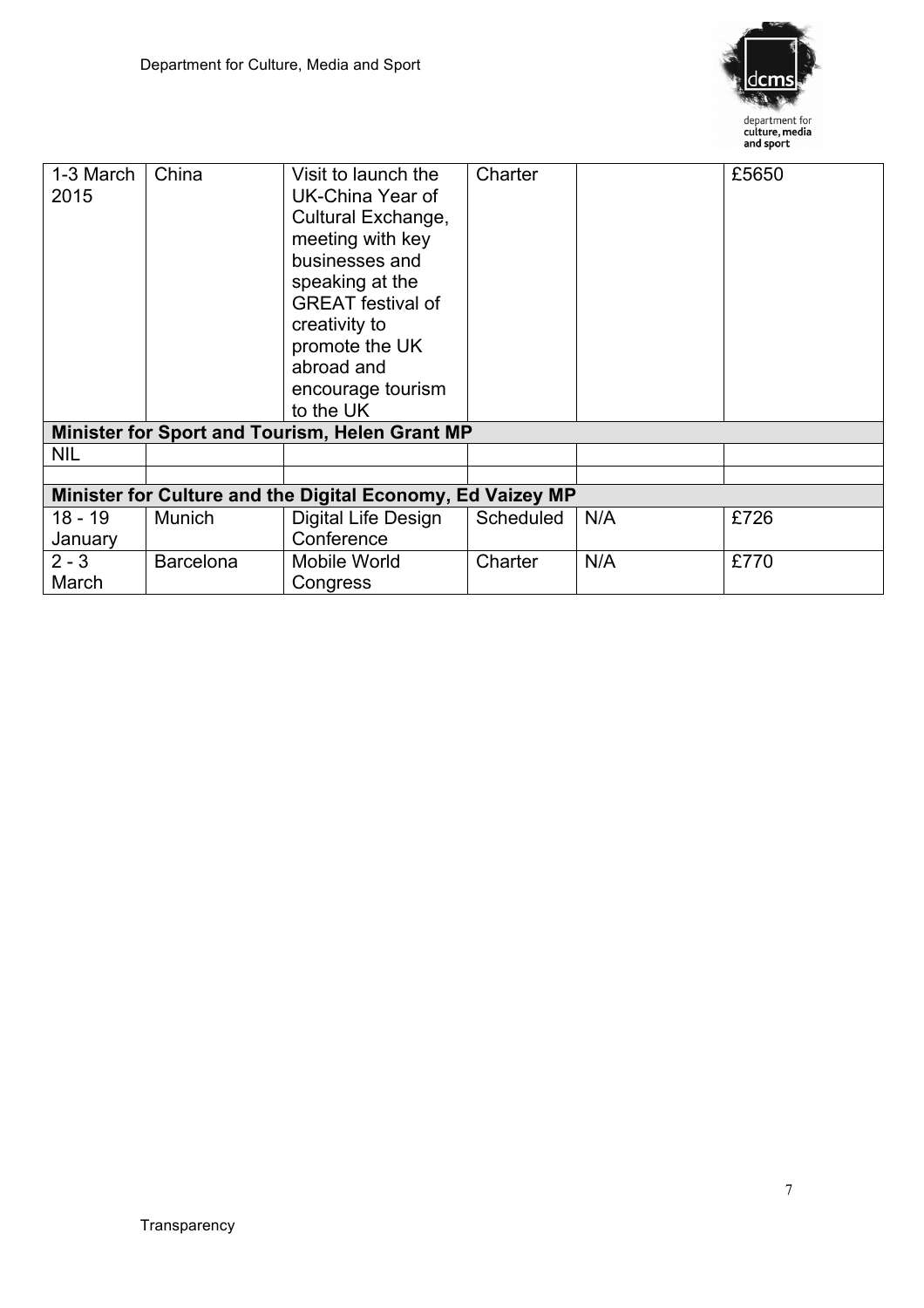

## **MEETINGS WITH EXTERNAL ORGANISATIONS<sup>2</sup> (INCLUDING MEETINGS WITH NEWSPAPER AND OTHER MEDIA PROPRIETORS, EDITORS AND SENIOR EXECUTIVES)**

|                                      | Secretary of State, Rt Hon Sajid Javid MP         |                                                           |  |
|--------------------------------------|---------------------------------------------------|-----------------------------------------------------------|--|
| <b>Date of Meeting</b>               | <b>Name of Organisation</b>                       | <b>Purpose of Meeting</b>                                 |  |
| 6 January 2015                       | <b>Premier League</b>                             | Introductory meeting                                      |  |
| 7 January 2015                       | Pact, Keo Films, Endemol                          | Roundtable meeting to discuss                             |  |
|                                      | <b>Outline Productions, Touch</b>                 | UK independent TV production                              |  |
|                                      | Productions, Zodiak Media,                        | industry                                                  |  |
|                                      | Cube Interactive                                  |                                                           |  |
| 7 January 2015                       | Smithsonian Museum Board                          | To discuss Olympicopolis                                  |  |
| 13 January 2015                      | <b>Institute of Asian Businesses</b>              | Introductory meeting                                      |  |
| 13 January 2015                      | <b>Sir Simon Rattle</b>                           | Introductory meeting                                      |  |
| 15 January 2015                      | <b>British Museum</b>                             | Introductory meeting with                                 |  |
|                                      |                                                   | Chairman                                                  |  |
| 21 January 2015                      | Three, Hutchison Whampoa                          | Meeting to discuss mobile                                 |  |
|                                      |                                                   | coverage                                                  |  |
| 21 January 2015                      | Local World, Channel 4, John                      | Discuss local press                                       |  |
|                                      | Whittingdale MP                                   |                                                           |  |
| 22 January 2015                      | Lawn Tennis Association,                          | Visit and meeting                                         |  |
|                                      | Eastbourne                                        |                                                           |  |
| 26 January 2015                      | Royal Society for the                             | Introductory meeting                                      |  |
|                                      | encouragement of Arts,                            |                                                           |  |
|                                      | <b>Manufactures and Commerce</b>                  |                                                           |  |
|                                      | (RSA)                                             |                                                           |  |
| 28 January 2015                      | <b>Discovery</b>                                  | Introductory meeting                                      |  |
| 3 February 2015                      | <b>National Theatre</b>                           | Introductory meeting                                      |  |
| 3 February 2015                      | News Corporation, Robert                          | Introductory meeting                                      |  |
|                                      | Thomson                                           |                                                           |  |
| 4 February 2015                      | <b>Infinity Group</b>                             | To discuss Major League                                   |  |
|                                      |                                                   | <b>Baseball in UK</b><br>To discuss Mobile Infrastructure |  |
| 5 February 2015                      | Argiva                                            |                                                           |  |
| 10 February 2015                     | <b>Liberty Global</b>                             | Project<br>To discuss UK investment                       |  |
|                                      | <b>Arts and Business</b>                          |                                                           |  |
| 10 February 2015                     |                                                   | Introductory meeting                                      |  |
| 11 February 2015<br>11 February 2015 | <b>National Gallery</b><br><b>British Council</b> | Introductory meeting<br>Introductory meeting with new     |  |
|                                      |                                                   | CEO                                                       |  |
|                                      |                                                   |                                                           |  |

<sup>&</sup>lt;sup>2</sup> Does not normally include meetings with Government bodies such as other Government Departments and Agencies, NDPB's, Non-Ministerial Departments, Agencies, Government reviews and representatives of Parliament, devolved or foreign governments.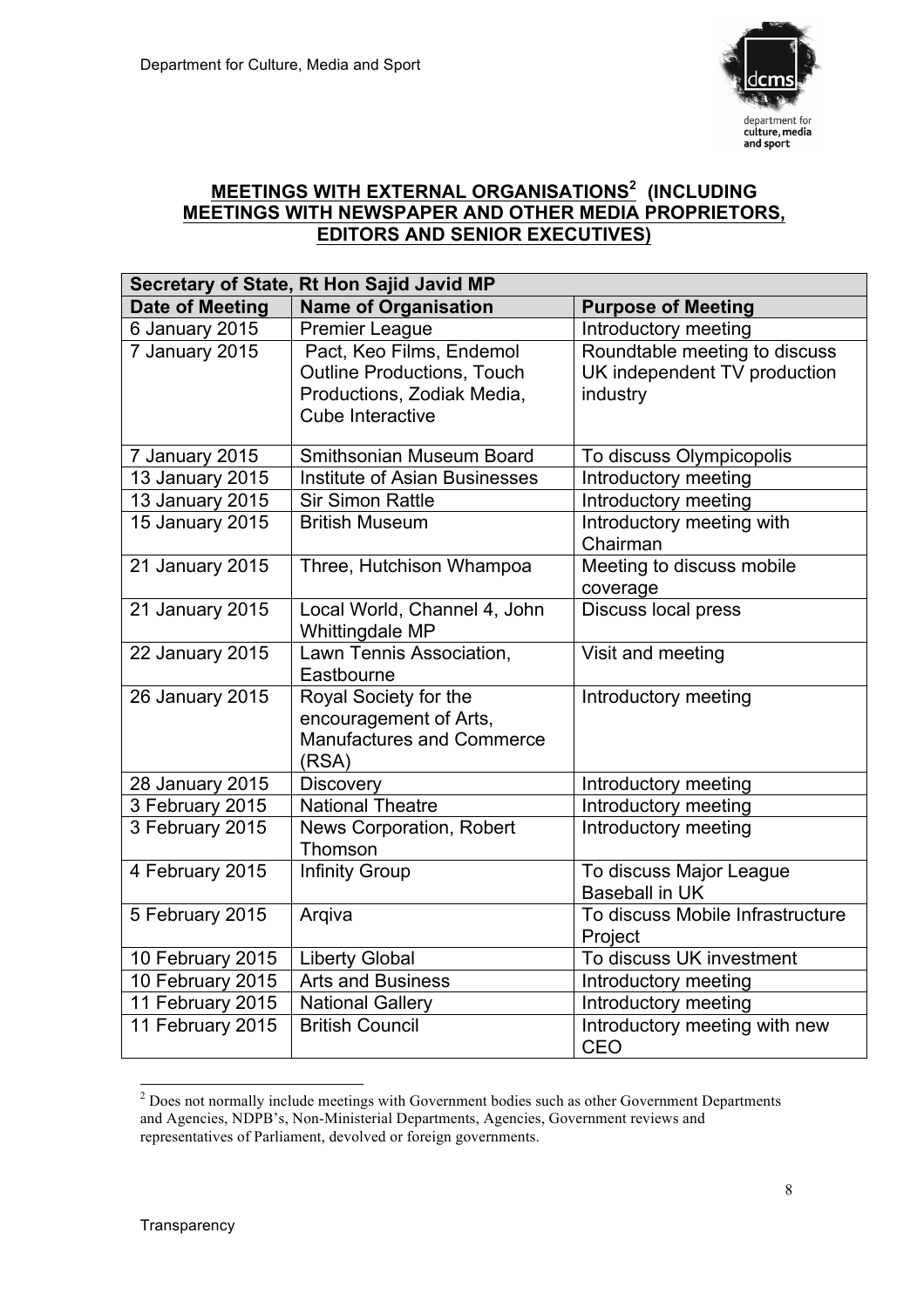

| 24 February 2015 | <b>Harvey Goldsmith</b>                                                       | Introductory meeting              |
|------------------|-------------------------------------------------------------------------------|-----------------------------------|
| 26 February 2015 | Rupert Murdoch, News                                                          | General meeting                   |
|                  | Corporation                                                                   |                                   |
| 26 February 2015 | David Wooding, The Sun on                                                     | Introductory meeting              |
|                  | Sunday                                                                        |                                   |
| 2 March 2015     | Alibaba, Shanghai China                                                       | To discuss investment             |
|                  |                                                                               | opportunities in UK               |
| 3 March 2015     | Fosun, Shanghai China                                                         | To discuss investment             |
|                  |                                                                               | opportunities in UK               |
| 3 March 2015     | China Equity, Shanghai, China                                                 | To discuss investment             |
|                  |                                                                               | opportunities in the UK           |
| 4 March 2015     | News Media Association, David                                                 | To discuss regional and local     |
|                  | <b>Newell</b>                                                                 | media issues                      |
|                  | News Media Association, Lynne                                                 |                                   |
|                  | Anderson                                                                      |                                   |
|                  | <b>Johnston Press, Ashley</b>                                                 |                                   |
|                  | Highfield                                                                     |                                   |
|                  | KM Media Group, Geraldine                                                     |                                   |
|                  | Allinson                                                                      |                                   |
|                  | Newsquest, Henry Faure                                                        |                                   |
|                  | Walker                                                                        |                                   |
|                  | CN Group, Robin Burgess                                                       |                                   |
| 9 March 2015     | <b>BT</b>                                                                     | To discuss ultrafast broadband    |
| 11 March 2015    | Manchester International                                                      | To discuss The Factory            |
|                  | Festival                                                                      |                                   |
| 16 March 2015    | Equity, Act for Change, Kerry                                                 | To discuss diversity in the media |
|                  | <b>McCarthy MP</b>                                                            |                                   |
| 16 March 2015    | <b>Schorr Collection</b>                                                      | Introductory meeting              |
| 17 March 2015    | <b>Merlin Entertainments</b>                                                  | To discuss UK tourism             |
| 17 March 2015    | Daily Telegraph                                                               | General meeting                   |
| 18 March 2015    | Disney                                                                        | Introductory meeting              |
| 24 March 2015    | <b>London Evening Standard</b>                                                | General meeting                   |
| 25 March 2015    | The Telegraph                                                                 | General meeting                   |
|                  | <b>Creative Industries Council</b>                                            | To discuss UK creative industries |
| 30 March 2015    |                                                                               |                                   |
|                  |                                                                               |                                   |
| Date of Meeting  | Minister for Sport and Tourism, Helen Grant MP<br><b>Name of Organisation</b> | <b>Purpose of Meeting</b>         |
| 5 January 2015   | <b>Clare Balding</b>                                                          | To discuss women in sport         |
| 6 January 2015   | <b>UKinbound</b>                                                              | Introductory meeting              |
| 6 January 2015   | <b>Bingo Association</b>                                                      | To discuss a recent spate of      |
|                  |                                                                               | burglaries affecting the Club     |
| 6 January 2015   | Step Up to Serve                                                              | Introductory meeting              |
| 7 January 2015   | The Bumbles RFC                                                               | Introductory meeting              |
| 7 January 2015   | Karren Brady                                                                  | To discuss women in sport         |
|                  |                                                                               |                                   |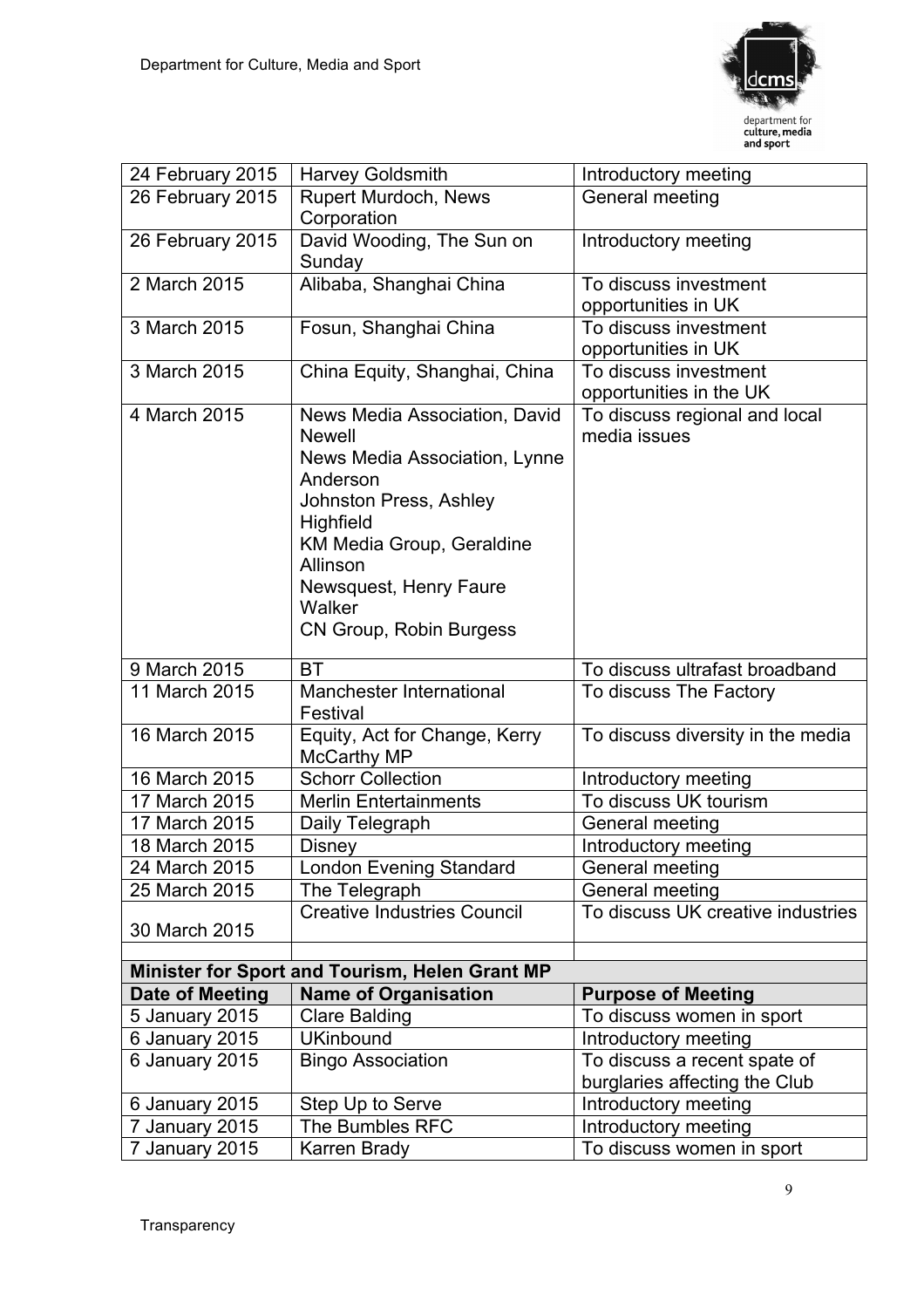

| 12 January 2015 | <b>Betfair</b>                                                                                                                                                                                                                                                                                                                                                                | To discuss various gambling                                      |
|-----------------|-------------------------------------------------------------------------------------------------------------------------------------------------------------------------------------------------------------------------------------------------------------------------------------------------------------------------------------------------------------------------------|------------------------------------------------------------------|
|                 |                                                                                                                                                                                                                                                                                                                                                                               | issues                                                           |
| 12 January 2015 | Channel 4                                                                                                                                                                                                                                                                                                                                                                     | Introductory meeting                                             |
| 12 January 2015 | Sports Coach UK                                                                                                                                                                                                                                                                                                                                                               | To discuss school sport                                          |
| 12 January 2015 | <b>Anita White</b>                                                                                                                                                                                                                                                                                                                                                            | To discuss women in sport                                        |
| 20 January 2015 | The FA<br>Brendon Batson, as himself<br><b>LMA</b><br>Steven Bradbury,<br>Loughborough University<br>Sol Campbell, as himself<br><b>Premier League</b><br>Jon De Souza, as himself<br>Show Racism the Red Card<br><b>Sporting Equals</b><br>Football Against Racism in<br>Europe<br><b>Zesh Rehman Foundation</b><br><b>PFA</b><br><b>Operation Black Vote</b><br>Kick it Out | To discuss diversity in Football                                 |
| 21 January 2015 | <b>GB Rowing</b><br><b>GB Canoeing</b><br><b>GB Sailing</b><br><b>GB Archery</b><br><b>GB Wheelchair Rugby</b>                                                                                                                                                                                                                                                                | To discuss the progress to Rio<br>2016                           |
| 21 January 2015 | Join In                                                                                                                                                                                                                                                                                                                                                                       | To discuss Join In's progress                                    |
| 21 January 2015 | <b>Sir Keith Mills</b>                                                                                                                                                                                                                                                                                                                                                        | To discuss campaign for<br>America's Cup                         |
| 23 January 2015 | <b>Grassroot Soccer</b>                                                                                                                                                                                                                                                                                                                                                       | To discuss youth participation in<br>Sport                       |
| 23 January 2015 | George Pascoe-Watson, as<br>himself                                                                                                                                                                                                                                                                                                                                           | To discuss current matters                                       |
| 27 January 2015 | Lorraine Ellison, Lord Digby<br>Jones                                                                                                                                                                                                                                                                                                                                         | To discuss women in sport and<br>grassroots sport                |
| 28 January 2015 | <b>Association of British</b><br><b>Bookmakers</b><br><b>Gambling Commission</b><br><b>Responsible Gambling Trust</b>                                                                                                                                                                                                                                                         | To discuss industry proposals in<br>response to the RGT research |
| 28 January 2015 | Jamie Angus, Today<br>Programme                                                                                                                                                                                                                                                                                                                                               | To discuss potential interviews                                  |
| 2 February 2015 | <b>Sally Rowley-Williams</b>                                                                                                                                                                                                                                                                                                                                                  | To discuss updates in women in<br>racing                         |
| 3 February 2015 | Sue Mott, BT Sport                                                                                                                                                                                                                                                                                                                                                            | To discuss the Action Woman of<br>the Year Awards 2015           |
| 4 February 2015 | The Bumbles RFC                                                                                                                                                                                                                                                                                                                                                               | Opportunity for minister to meet                                 |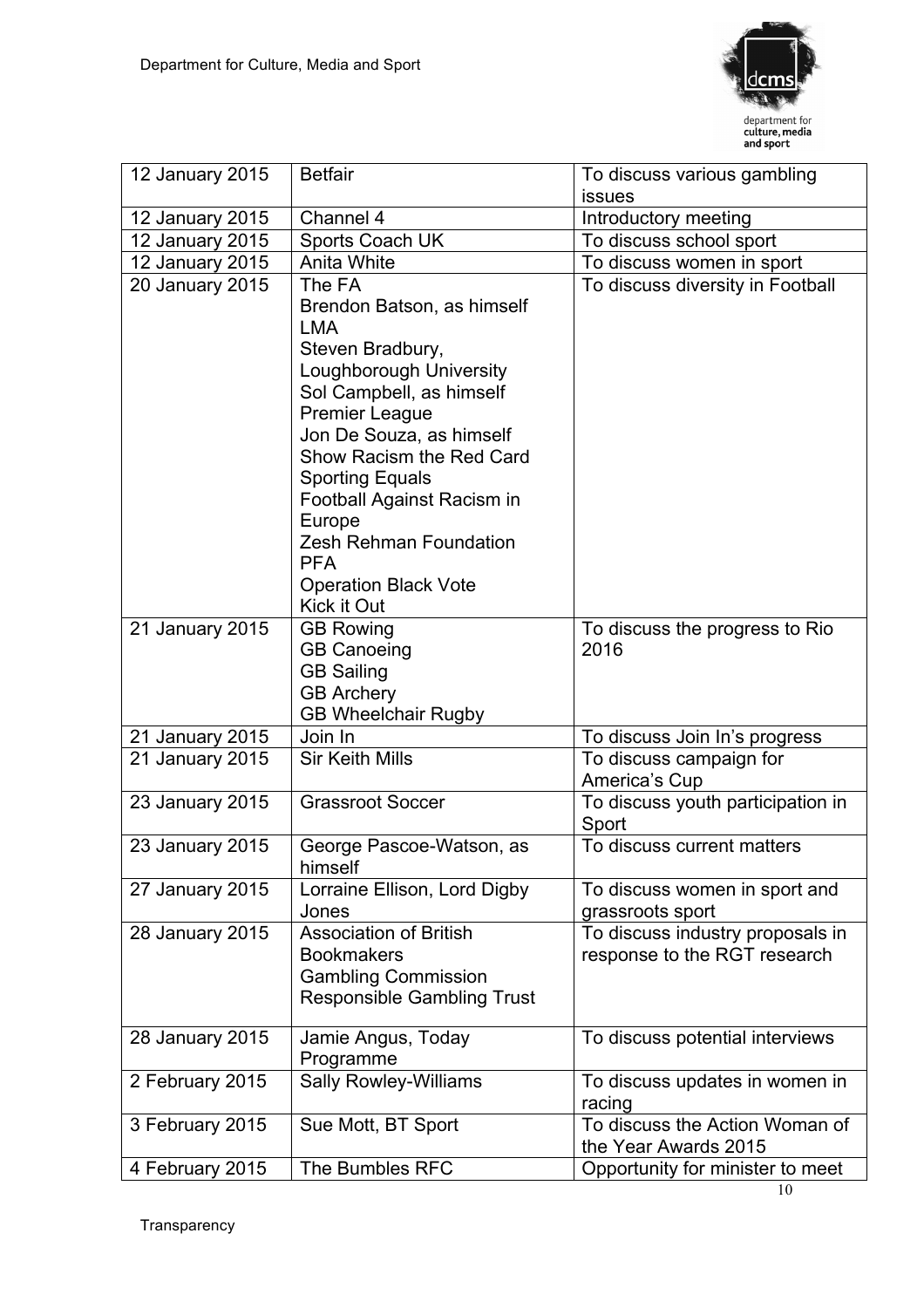

|                  |                                                 | with some of the Rugby players                     |
|------------------|-------------------------------------------------|----------------------------------------------------|
| 4 February 2015  | <b>Muslim Women's Sport</b>                     | To discuss women and diversity                     |
|                  | Foundation                                      | in sport                                           |
| 4 February 2015  | <b>Amateur Swimming Association</b>             | To discuss updates within                          |
|                  |                                                 | Swimming                                           |
| 9 February 2015  | <b>Access Sport</b>                             | To discuss sport for development                   |
|                  | <b>Princes Trust</b>                            |                                                    |
|                  | <b>Laureus Foundation</b>                       |                                                    |
|                  | <b>Comic Relief</b>                             |                                                    |
|                  | <b>Sports Leaders</b>                           |                                                    |
|                  | London Youth                                    |                                                    |
|                  | <b>Street League</b>                            |                                                    |
|                  | The Change Foundation                           |                                                    |
|                  | Dame Kelly Holmes Trust                         |                                                    |
|                  | <b>Premiership Rugby</b>                        |                                                    |
|                  | <b>Premier League</b>                           |                                                    |
|                  | <b>Street Games</b>                             |                                                    |
| 10 February 2015 | The Sport and Recreation                        | To discuss outdoor recreation                      |
|                  | Alliance                                        |                                                    |
|                  | The Outdoor Industries                          |                                                    |
|                  | Association                                     |                                                    |
|                  | Parkrun                                         |                                                    |
|                  | <b>Sustrans</b>                                 |                                                    |
|                  | <b>Ramblers</b>                                 |                                                    |
|                  | <b>Living Streets</b>                           |                                                    |
|                  | <b>Youth Hostels Association</b>                |                                                    |
|                  | <b>The Scouts Association</b>                   |                                                    |
|                  | <b>English Outdoor COuncil</b>                  |                                                    |
|                  | <b>Outdoor Recreation Network</b>               |                                                    |
|                  | <b>Natural England</b>                          |                                                    |
|                  | The CTC                                         |                                                    |
| 10 February 2015 | The British Paralympic                          | To discuss the progress with                       |
|                  | Association                                     | preparing for Rio 2016                             |
| 10 February 2015 | <b>Action Against Discrimination</b>            | To discuss anti-semitism and<br>racism in football |
|                  |                                                 |                                                    |
| 10 February 2015 | <b>United Against Ebola</b>                     | To discuss using football to help                  |
|                  |                                                 | fight ebola.                                       |
| 26 February 2015 | Newton Investment                               | Advisory board meeting to                          |
|                  | <b>English Cricket Board</b><br><b>BT Sport</b> | discuss women in sport                             |
|                  |                                                 |                                                    |
|                  | <b>Sky Sport</b><br>European Sponsorship Agency |                                                    |
| 27 February 2015 | <b>Special Olympics</b>                         | To discuss issues children and                     |
|                  | Europe/Eurasia                                  | adults with intellectual disability                |
|                  |                                                 | face in Africa                                     |
| 27 February 2015 | Sol Campbell                                    | To discuss diversity in football                   |
| 3 March 2015     | Camelot                                         | Introductory meeting                               |
|                  |                                                 |                                                    |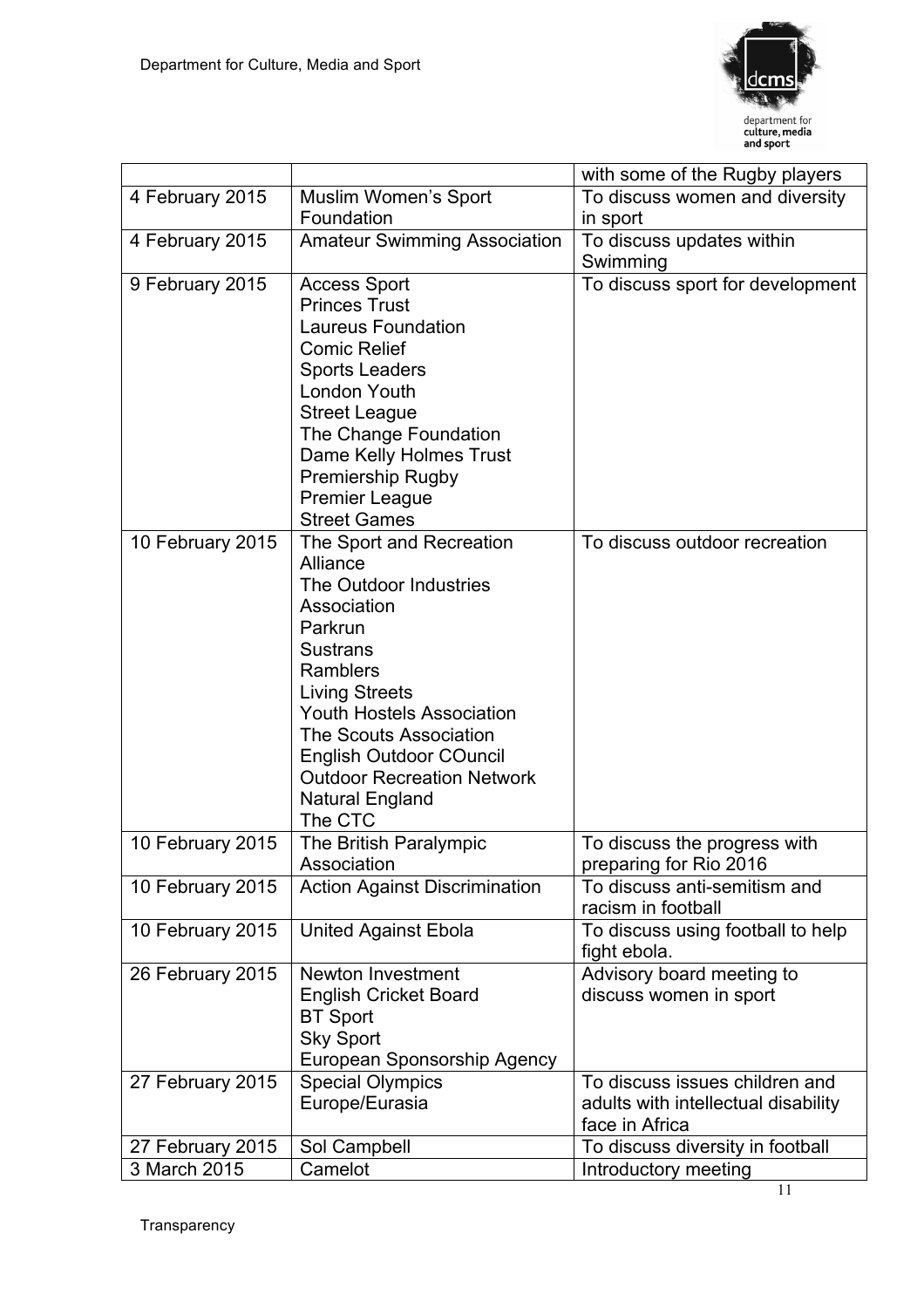

| 3 March 2015    | <b>Lawn Tennis Association</b>                                                                                                                                                                                  | To discuss LTA's new four year<br>plan                                                                                           |  |  |  |  |  |
|-----------------|-----------------------------------------------------------------------------------------------------------------------------------------------------------------------------------------------------------------|----------------------------------------------------------------------------------------------------------------------------------|--|--|--|--|--|
| 4 March 2015    | <b>Lotteries Council</b>                                                                                                                                                                                        | To discuss various issues                                                                                                        |  |  |  |  |  |
| 4 March 2015    | <b>Cumbria Tourism</b>                                                                                                                                                                                          | To discuss tourism in Cumbria                                                                                                    |  |  |  |  |  |
| 9 March 2015    | <b>Moorfield Group Hotels</b><br><b>Whitbread Hotels and</b><br><b>Restaurants</b><br>Millennium and Copthorne<br>Cut Tourism VAT Campaign<br><b>Tourism Alliance</b><br><b>Merlin Entertainments</b><br>Hilton | To discuss VAT in tourism                                                                                                        |  |  |  |  |  |
| 18 March 2015   | International Paralympic<br>Committee                                                                                                                                                                           | Phone call to discuss the recent<br>decision to exclude parasailing<br>and 7-a-side football from the<br><b>Paralympic Games</b> |  |  |  |  |  |
| 18 March 2015   | The Premier League                                                                                                                                                                                              | To discuss future funding<br>commitments for grassroot<br>football                                                               |  |  |  |  |  |
| 24 March 2015   | ER2015                                                                                                                                                                                                          | To discuss the upcoming Rugby<br>2015 World Cup                                                                                  |  |  |  |  |  |
| 24 March 2015   | The Expert Working Group                                                                                                                                                                                        | To discuss the Expert Working<br><b>Group Report</b>                                                                             |  |  |  |  |  |
|                 | Minister for Culture and the Digital Economy, Ed Vaizey MP                                                                                                                                                      |                                                                                                                                  |  |  |  |  |  |
|                 |                                                                                                                                                                                                                 |                                                                                                                                  |  |  |  |  |  |
| Date of Meeting | <b>Name of organisation</b>                                                                                                                                                                                     | <b>Purpose of meeting</b>                                                                                                        |  |  |  |  |  |
| 5 January 2015  | <b>BT</b>                                                                                                                                                                                                       | To discuss current matters                                                                                                       |  |  |  |  |  |
| 5 January 2015  | London Symphony Orchestra<br><b>Barbican</b>                                                                                                                                                                    | To discuss Simon Rattle's return<br>to the UK                                                                                    |  |  |  |  |  |
| 6 January 2015  | Telefonica (O2)                                                                                                                                                                                                 | To discuss issues of<br>safeguarding national security &<br>data privacy in the mobile<br>industry                               |  |  |  |  |  |
| 6 January 2015  | Vodafone                                                                                                                                                                                                        | To discuss your role as SRM<br>Minister for Vodafone                                                                             |  |  |  |  |  |
| 6 January 2015  | Stephen Metcalfe MP<br>ВT                                                                                                                                                                                       | To discuss Tillbury Cabinet                                                                                                      |  |  |  |  |  |
| 7 January 2015  | Dunnhumby<br><b>Purple Seven</b>                                                                                                                                                                                | To discuss ways to gather data<br>on museums                                                                                     |  |  |  |  |  |
| 7 January 2015  | <b>Nokia Networks</b>                                                                                                                                                                                           | To discuss current matters                                                                                                       |  |  |  |  |  |
| 8 January 2015  | <b>Creative Industries Federation</b>                                                                                                                                                                           | To discuss the Creative<br><b>Industries Foundation project</b><br>post launch                                                   |  |  |  |  |  |
| 8 January 2015  | <b>Harrow Arts Centre</b>                                                                                                                                                                                       | Visit to Arts Centre and to<br>discuss their current work                                                                        |  |  |  |  |  |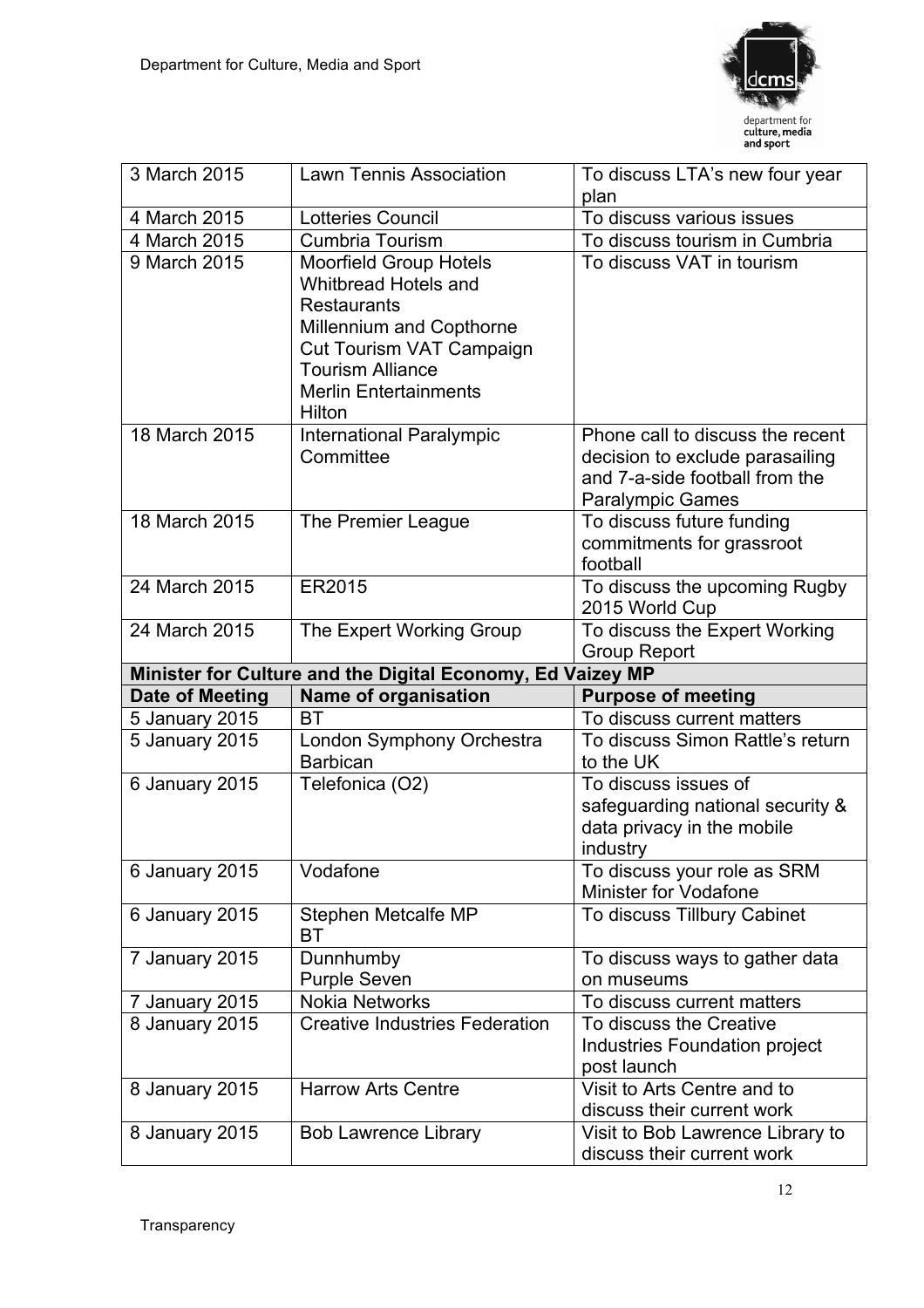

| 9 January 2015  | David Abrahams, Channel 4             | To discuss current matters              |
|-----------------|---------------------------------------|-----------------------------------------|
| 9 January 2015  | ВT                                    | To discuss margin squeeze fibre         |
|                 |                                       | pricing allegation and upcoming         |
|                 |                                       | Ofcom announcement                      |
| 9 January 2015  | <b>BBC</b>                            | To discuss general matters and          |
|                 |                                       | <b>BBC's Make it Digital Initiative</b> |
| 12 January 2015 | <b>BBC</b>                            | To discuss charter and general          |
|                 |                                       | matters                                 |
| 13 January 2015 | Argiva                                | To discuss MIP Progress                 |
| 13 January 2015 | Metaswitch Networks,                  | To discuss digital education and        |
|                 | representing UK Forum for             | the lack of expert teachers at          |
|                 | <b>Computing Education</b>            | KS1-KS3                                 |
| 13 January 2015 | Lakestar                              | To discuss the Digital Life Design      |
|                 |                                       | Conference in Munich                    |
| 13 January 2015 | <b>Museums Association</b>            | To discuss an idea for Museum           |
|                 |                                       | advocacy                                |
| 13 January 2015 | Lord Hall, BBC                        | To discuss current matters              |
| 14 January 2015 | <b>Creative Industries Council</b>    | To discuss current matters              |
|                 | <b>SAG</b>                            |                                         |
| 14 January 2015 | Roja Parfums Ltd                      | To discuss ways of promoting the        |
|                 |                                       | perfume industry in the UK              |
| 14 January 2015 | <b>University College London</b>      | To discuss Internet Protocol            |
|                 |                                       | Version 6                               |
| 14 January 2015 | <b>Local Government Association</b>   | <b>Introductory Meeting</b>             |
| 15 January 2015 | <b>Creative Industries Foundation</b> | To discuss Creative industries          |
|                 |                                       | and cultural education                  |
| 16 January 2015 | Young Women's Trust                   | To discuss the work of the Young        |
|                 |                                       | <b>Womens Trust</b>                     |
| 18 January 2015 | LinkedIn                              | To discuss current matters              |
| 20 January 2015 | buddi                                 | To discuss design                       |
| 20 January 2015 | Openreach                             | To review Openreach progress            |
|                 | ВT                                    | and roll out plans for 2015             |
|                 |                                       |                                         |
| 21 January 2015 | Virgin                                | To discuss telecom company              |
|                 | <b>Telefonica</b>                     | plans for capping consumer              |
|                 | EЕ                                    | liabilities on charges for lost or      |
|                 | Three                                 | stolen mobile phones                    |
|                 | Vodafone                              |                                         |
|                 | Mobile Broadband Group                |                                         |
| 22 January 2015 | <b>Wolverhampton Community</b>        | Visit to Wolverhampton                  |
|                 | Radio, Newhampton Centre              | <b>Community Radio Training and</b>     |
|                 |                                       | discussion of their work                |
| 22 January 2015 | Dudley Zoo                            | Visit to Dudley Zoo and                 |
|                 |                                       | discussion of their work                |
| 22 January 2015 | <b>Netherton Arts Centre</b>          | Visit to Netherton Arts Centre          |
|                 |                                       |                                         |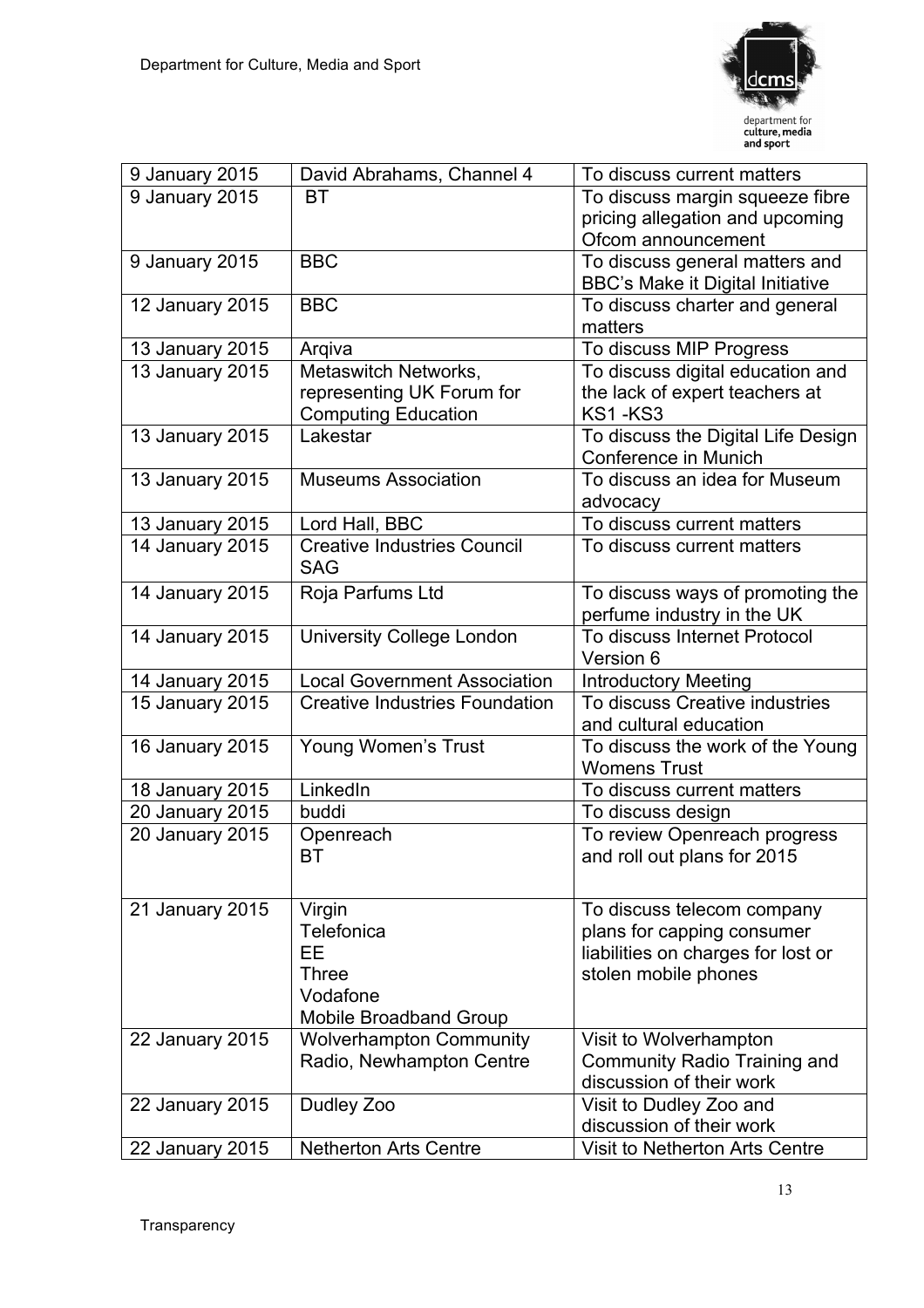

|                  |                                   | and discussion of their work          |
|------------------|-----------------------------------|---------------------------------------|
| 22 January 2015  | Jervoise School                   | Visit to Music Education Hub at       |
|                  |                                   | the Jervoise School and               |
|                  |                                   | discussion of their work              |
| 22 January 2015  | Solihull MBC Council House        | <b>Visit to Solihull MBC Council</b>  |
|                  |                                   | House and discussion of their         |
|                  |                                   | work                                  |
| 26 January 2015  | <b>BT</b>                         | To catch up on current matters        |
| 26 January 2015  | Theodora Clarke, representing     | To discuss Great Event London         |
|                  | herself                           |                                       |
| 28 January 2015  | <b>Cleveland Ironstone Mining</b> | Visit to Museum and discussion        |
|                  | Museum                            | of their work                         |
| 29 January 2015  | Superfast Cabinet, Brinscall      | Visit to Superfast Cabinet and        |
|                  | Chorley                           | discussion with local school who      |
|                  |                                   | are benefiting                        |
| 29 January 2015  | <b>Canon Slade School</b>         | Visit to school and discussion of     |
|                  |                                   | their work                            |
| 2 February 2015  | <b>BT</b>                         | To catch up on current matters        |
| 4 February 2015  | <b>Belmont Primary School</b>     | Visit to see the range of arts        |
|                  |                                   | being facilitated by the school       |
| 5 February 2015  | Mary Rose Museum                  | Regional visit to Museum              |
| 9 February 2015  | <b>BT</b>                         | To catch up on current matters        |
| 9 February 2015  | New Wolsey Theatre                | Stop on regional visit                |
| 9 February 2015  | TechUK                            | To speak at a roundtable on           |
|                  |                                   | Digital.                              |
| 10 February 2015 | <b>Liberty Global</b>             | To discuss their UK investment        |
|                  |                                   | plans                                 |
| 12 February 2015 | <b>MOBO</b>                       | To discuss upcoming event             |
|                  |                                   |                                       |
| 25 February 2015 | Crown Estates and Forestry        | To discuss land access for            |
|                  | Commission                        | broadband rollout                     |
| 25 February 2015 | Ovens&co                          | To discuss 'Do it Digital'            |
| 25 February 2015 | <b>DropBox</b>                    | To discuss UK Digital businesses      |
| 10 March 2015    | The Children's Media              | To discuss advancements in            |
|                  | Foundation                        | children's media                      |
| 10 March 2015    | Alison Coles/Louise Rogers        | To discuss digital developments       |
|                  |                                   | in cultural education                 |
| 11 March 2015    | Imperial College London           | To discuss Crossrail as a digital     |
|                  | Crossrail                         | railway                               |
| 16 March 2015    | Huawei                            | Catch up meeting in role as           |
|                  |                                   | <b>Strategic Relationship Manager</b> |
| 16 March 2015    | London Live                       | To discuss London Live's local        |
|                  |                                   | news commitment                       |
| 16 March 2015    | <b>Hat Trick Productions</b>      | To discuss BBC 3                      |
|                  | <b>Avalon Entertainment</b>       |                                       |
| 20 March 2015    | <b>Music Venue Trust</b>          | To discuss recent report              |
|                  |                                   |                                       |